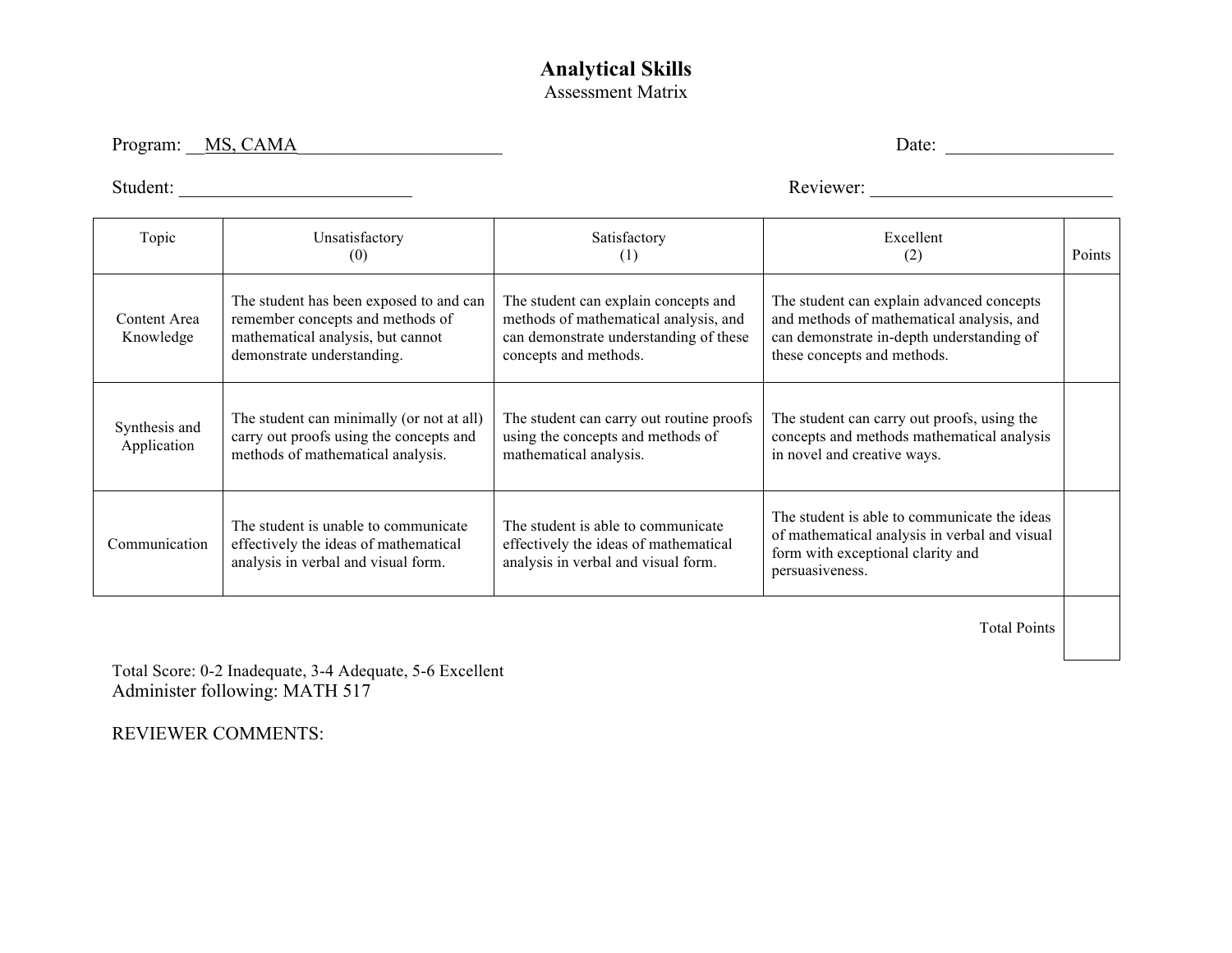## **Computational Skills**  Assessment Matrix

Program: <u>MS, CAMA</u> Date:

Student: \_\_\_\_\_\_\_\_\_\_\_\_\_\_\_\_\_\_\_\_\_\_\_\_\_ Reviewer: \_\_\_\_\_\_\_\_\_\_\_\_\_\_\_\_\_\_\_\_\_\_\_\_\_\_

| Topic                        | Unsatisfactory<br>(0)                                                                                                                                       | Satisfactory<br>(1)                                                                                                                                              | Excellent<br>(2)                                                                                                                                                                   | Points |
|------------------------------|-------------------------------------------------------------------------------------------------------------------------------------------------------------|------------------------------------------------------------------------------------------------------------------------------------------------------------------|------------------------------------------------------------------------------------------------------------------------------------------------------------------------------------|--------|
| Content Area<br>Knowledge    | The student has been exposed to and<br>may remember concepts and methods of<br>advanced computational mathematics,<br>but cannot demonstrate understanding. | The student can explain concepts and<br>methods of advanced computational<br>mathematics, and can demonstrate<br>understanding of these concepts and<br>methods. | The student can explain advanced concepts<br>and methods of advanced computational<br>mathematics, and can demonstrate in-depth<br>understanding of these concepts and<br>methods. |        |
| Synthesis and<br>Application | The student can minimally (or not at all)<br>carry out a solution using the concepts<br>and methods of computational<br>mathematics.                        | The student can carry out a routine<br>solution using the concepts and methods<br>of computational mathematics.                                                  | The student can carry out a computational<br>solution, using the concepts and methods of<br>computational mathematics in novel and<br>creative ways.                               |        |
| Communication                | The student is unable to communicate<br>effectively the ideas of advanced<br>computational mathematics in verbal<br>and visual form.                        | The student is able to communicate<br>effectively the ideas of advanced<br>computational mathematics in verbal<br>and visual form.                               | The student is able to communicate the ideas<br>of advanced computational mathematics in<br>verbal and visual form with exceptional<br>clarity and persuasiveness.                 |        |
|                              |                                                                                                                                                             |                                                                                                                                                                  |                                                                                                                                                                                    |        |

Total Points

Total Score: 0-2 Inadequate, 3-4 Adequate, 5-6 Excellent

Administer following: MATH 632, STAT 632

REVIEWER COMMENTS: